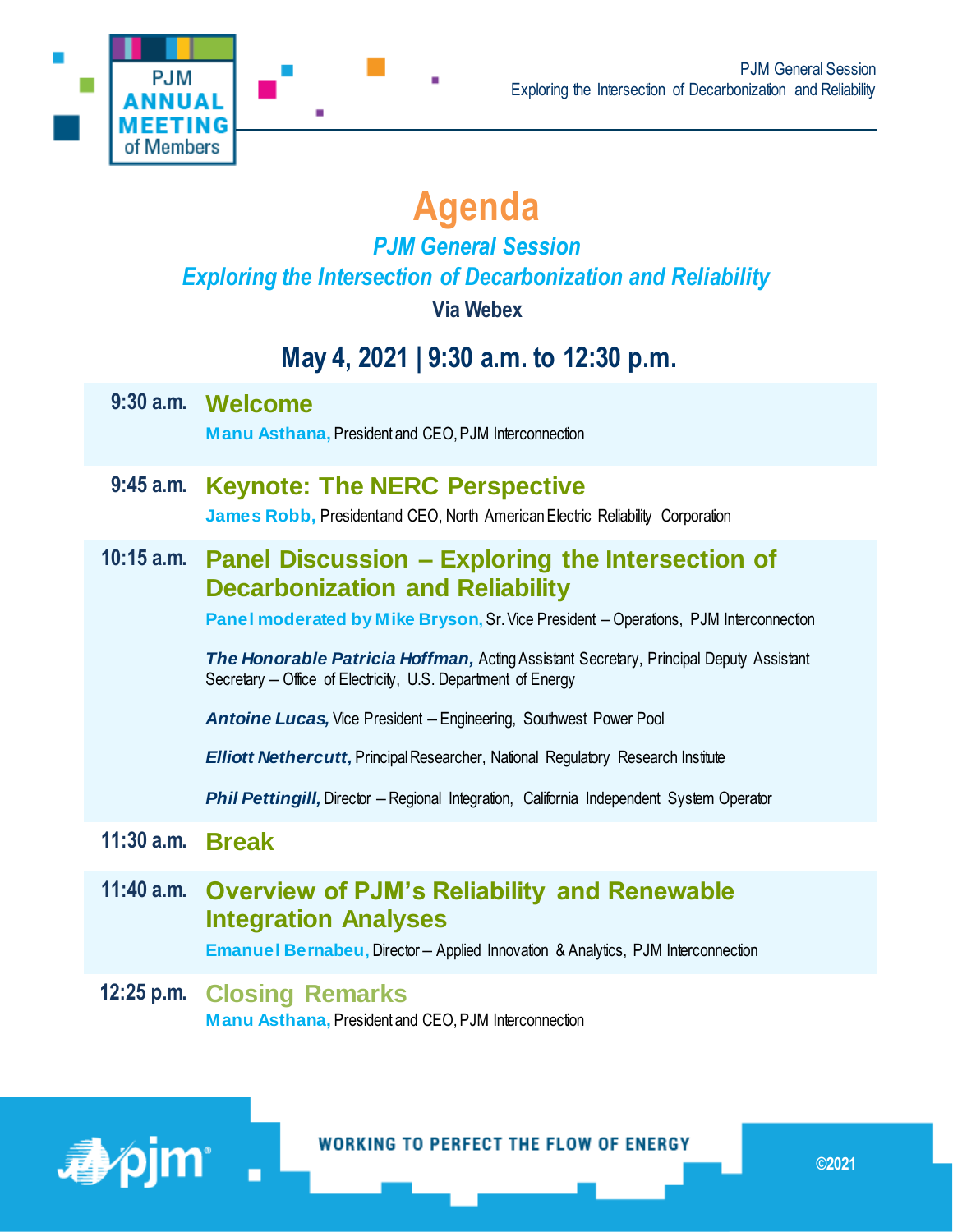

#### **Anti-trust:**

You may not discuss any topics that violate, or that might appear to violate, the antitrust laws including but not limited to agreeme nts between or among competitors regarding prices, bid and offer practices, availability of service, product design, terms of sale, division of markets, allocation of customers or any other activity that might unreasonably restrain competition. If any of these items are discussed the chair will re-direct the conversation. If the conversation still persists, parties will be asked to leave the meeting or the meeting will be adjourned.

#### **Code of Conduct:**

As a mandatory condition of attendance at today's meeting, attendees agree to adhere to the PJM Code of Conduct as detailed in PJM Manual M-34 section 4.5, including, but not limited to, participants' responsibilities and rules regarding the dissemination of meeting discussion and materials.

#### **Public Meetings/Media Participation:**

Unless otherwise noted, PJM stakeholder meetings are open to the public and to members of the media. Members of the media are asked to announce their attendance at all PJM stakeholder meetings at the beginning of the meeting or at the point they join a meeting already in pro gress. Members of the Media are reminded that speakers at PJM meetings cannot be quoted without explicit permission from the speaker. PJM Members are reminded that "detailed transcriptional meeting notes" and white board notes from "brainstorming sessions" shall not be disseminated. Stakeholders ar e also not allowed to create audio, video or online recordings of PJM meetings. PJM may create audio, video or online recordings of stakeholder meetings for internal and training purposes, and your participation at such meetings indicates your consent to the same.

# **Summary & Biographies**

This General Session is designed to engage in discussion regarding reliability needs to support decarbonization efforts. We will hear from industry experts on reliability needs that will emerge as our system continues to decarbonize. Further, PJM will provide an overview of reliability and renewable integration analyses it has been conducting.

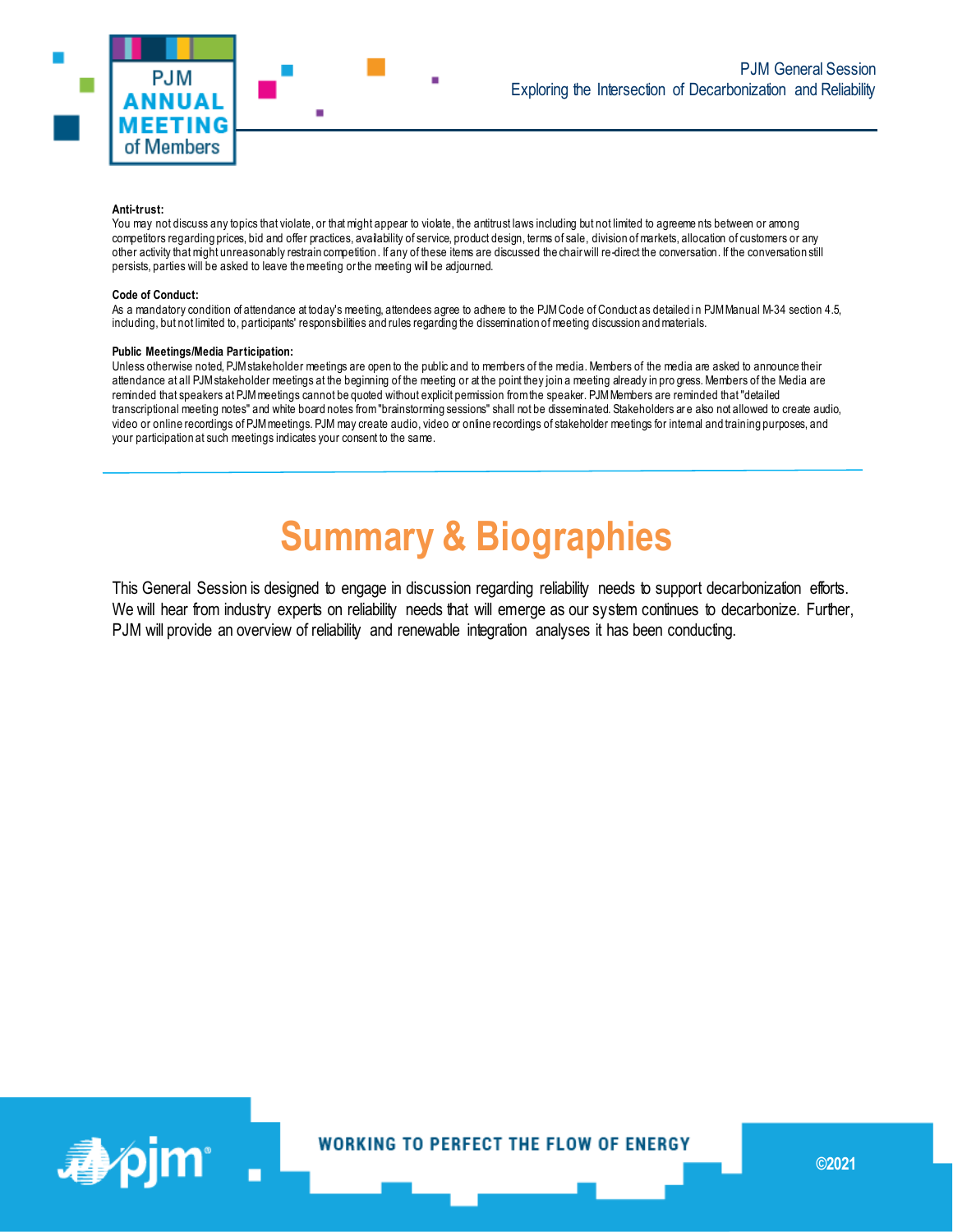



*James B. Robb* 

*President and Chief Executive Officer*

James B. Robb assumed the role of NERC's president and chief executive officer in April 2018. Robb oversees NERC's mission of assuring the reliability and security of the North American bulk power system. As president and CEO, Robb leads the Electric Reliability Organization (ERO) responsible for key programs affecting approximately 1,400 bulk power system users, owners and operators, including those programs focused on development of mandatory NERC Reliability Standards, the Compliance Monitoring and Enforcement Program, situational awareness, event and risk analysis, reliability assessments and forecasting, and cyber and physical security. He is also responsible for the performance of the Electricity Information Sharing and Analysis Center (E-ISAC) and key government partnerships.

As CEO, he is the chair of the ERO Enterprise Executive Committee, which oversees the operations of the six Regional Entities that support the reliability mission across North America. Robb joined the ERO Enterprise in 2013 when he was appointed the president and CEO of the Western Electricity Coordinating Council (WECC), the Regional Entity serving the Western Interconnection.

Robb has more than 35 years of experience in the energy sector as an engineer, a consultant and a senior executive. Prior to becoming WECC's CEO, he held three major leadership roles in the industry as Senior Vice President at Northeast Utilities (now Eversource Energy); Senior Vice President at Reliant Energy (now part of NRG Energy); and as a Partner at McKinsey & Company. During his 15-year career at McKinsey, he worked closely with prominent electric power companies in California, western Canada, the Pacific Northwest and the Rocky Mountain states and served clients in Western Europe, South America and New Zealand. He has been a frequent speaker at industry events on the evolution of the electric power system, cybersecurity, integration of variable generation, and the increasing interdependency of electric and natural gas reliability.

Robb is a member of the Electricity Subsector Coordinating Council (ESCC) and serves on the United States Energy Association Board as well as a NERC trustee. In 2020 he was appointed Chair of the Group of Experts on Cleaner Energy Systems for the United Nations Economic Commission for Europe. He has served on the boards of the Wadsworth Atheneum Museum of Art in Hartford, Connecticut, the Houston Symphony, the Woodland Park Zoo in Seattle, and as a policy advisor to the Bay Area Economic Forum in San Francisco.

Robb earned a bachelor's degree in Chemical Engineering from Purdue University in Indiana and a master's degree in Business Administration from the Wharton School of Business at the University of Pennsylvania in Philadelphia.

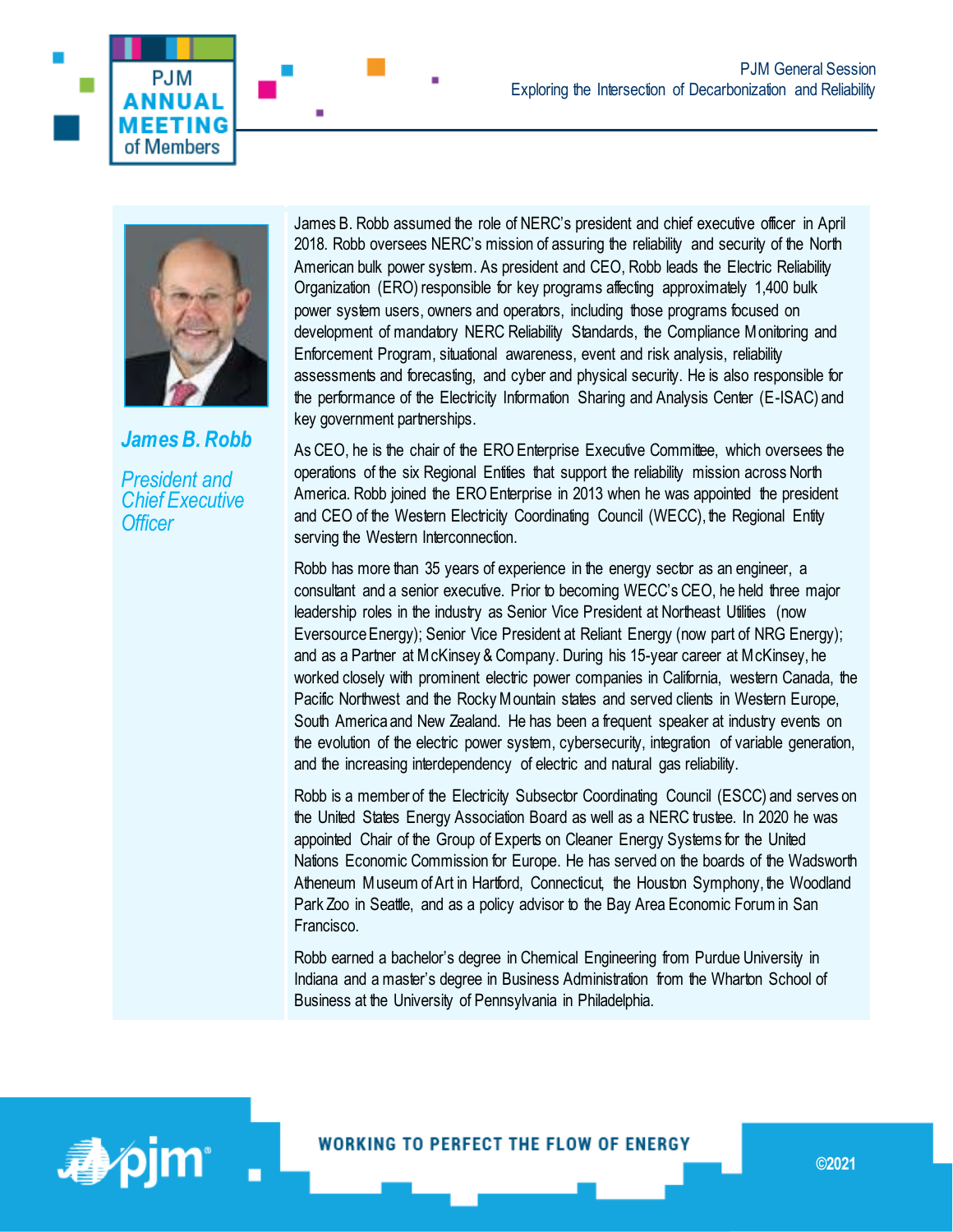



**PJM** INUAL **MFFTING** of Members

*Michael E. Bryson*

*Senior Vice President – Operations*

Michael E. Bryson, Senior Vice President – Operations, is responsible for PJM's Operations Division, overseeing 24/7 transmission operations for real-time systems. This includes scheduling, transmission dispatch, generation dispatch, reliability coordination, training and all engineering analysis required to run the system and support the critical energy management systems.

Bryson also held the positions of executive director of system operations, general manager of dispatch operations and manager of the Transmission Department for the System Operations Division. He was responsible for PJM's transmission operations support for real-time operations to include transaction scheduling, transmission analysis, and regional and seasonal studies.

Bryson is a member of the Consortium for Electric Reliability Technology Solutions and the ISO/RTO Operating Committee. He serves on the board of PJM Technologies, Inc. and PJM Repository Information Services, Inc. He is currently the board chair of The House, a Women's Outreach in Phoenixville, Pennsylvania. Bryson was formerly on the board of directors of the ReliabilityFirst Corporation and was the former chair of the board of Pope John Paul II High School.

Prior to joining PJM, Bryson held various senior-level positions with DIMAC DIRECT, Inc. in St. Louis, including vice president of information services, manager of operations and technical services, and manager of applications development.

Bryson has nearly ten years of military experience as a pilot. He was awarded the Bronze Star for Combat Service in Desert Storm.

His responsibilities in the United States Army included operations planning and support, supervision and training of pilots and mechanics, and tactical computer systems training and maintenance.

Bryson earned a Bachelor of Science in general engineering from the United States Military Academy at West Point, New York, focusing on computer science and electrical engineering, and has a Master of Business Administration from Saint Joseph's University in Philadelphia. Bryson also earned a graduate certificate in power engineering from the Worcester Polytechnic Institute.

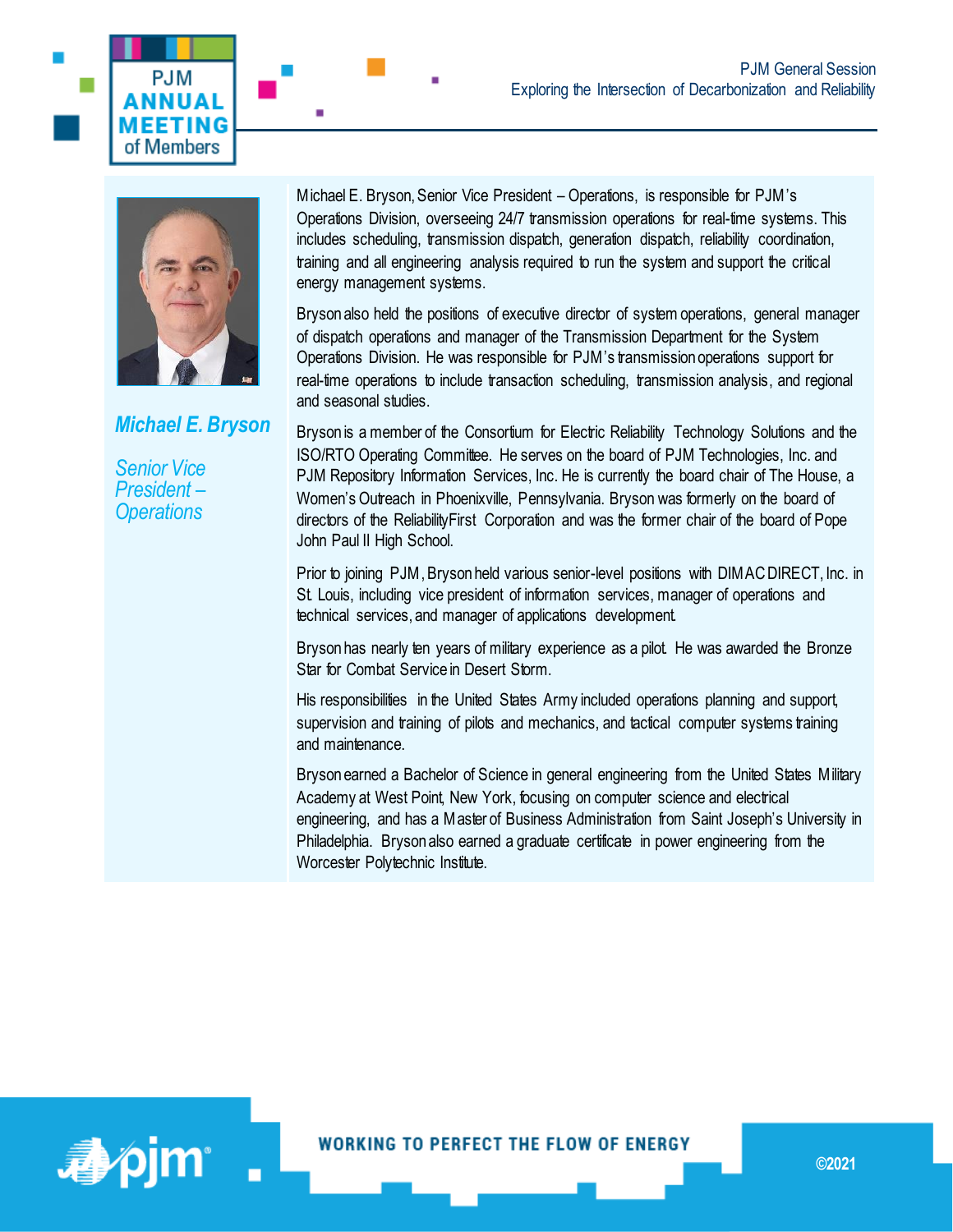



## *The Honorable Patricia Hoffman*

*Acting Assistant Secretary, Principal Deputy Assistant Secretary – Office of Electricity*

Serving as the Principal Deputy Assistant Secretary for the Office of Electricity (OE) at the U.S. Department of Energy (DOE), Ms. Patricia A. Hoffman also served as Acting Under Secretary for Science and Energy from January 2017 until November 2017 when the U.S. Senate confirmed Mark Menezes as Under Secretary of Energy. Ms. Hoffman served as Acting Assistant Secretary for OE from January 2017 until October 2017 when the OE Assistant Secretary was confirmed by the U.S. Senate.

Ms. Hoffman was named Assistant Secretary for OE from June 2010 to January 2017, after serving as Principal Deputy Assistant Secretary since November 2007. The focus of her responsibility was to provide leadership on a national level to modernize the electric grid, enhance the security and reliability of the energy infrastructure and facilitate recovery from disruptions to the energy supply both domestically and internationally. This is critical to meeting the Nation's growing demand for reliable electricity by overcoming the challenges of our Nation's aging electricity transmission and distribution system and addressing the vulnerabilities in our energy supply chain.

Prior to her current position, Ms. Hoffman served in a dual capacity as Deputy Assistant Secretary (DAS) for Research and Development (R&D) and Chief Operating Officer (COO) within OE. During her tenure as the DAS for R&D, she developed the long-term research strategy and improved the management portfolio of research programs for modernizing and improving the resiliency of the electric grid. This included developing and implementing sensors and operational tools for wide-area monitoring, energy storage research and demonstration, and the development of advanced conductors to increase the capacity and flexibility of the grid. She also initiated a new research effort focused on integrating and distributing renewable energy through the electric grid, such as promoting plug-in hybrid electric vehicles and implementing smart grid technologies to maintain system reliability. As COO, she managed the OE business operations, including human resources, budget development, financial execution and performance management.

Prior to joining OE, she was the Program Manager for the Federal Energy Management Program within the Office of Energy Efficiency and Renewable Energy at DOE. This program guides the Federal government to "lead by example" promoting energy efficiency, renewable energy and smart energy management. Complementing her building energy efficiency experience, she also was the Program Manager for the Distributed Energy Program, which conducted research on advanced natural gas power generation and combined heat and power systems. Her accomplishments included the successful completion of the Advanced Turbine System program resulting in a high-efficiency industrial gas turbine power generation product.

Ms. Hoffman holds a Bachelor of Science and a Master of Science in Ceramic Science and Engineering from Pennsylvania State University.

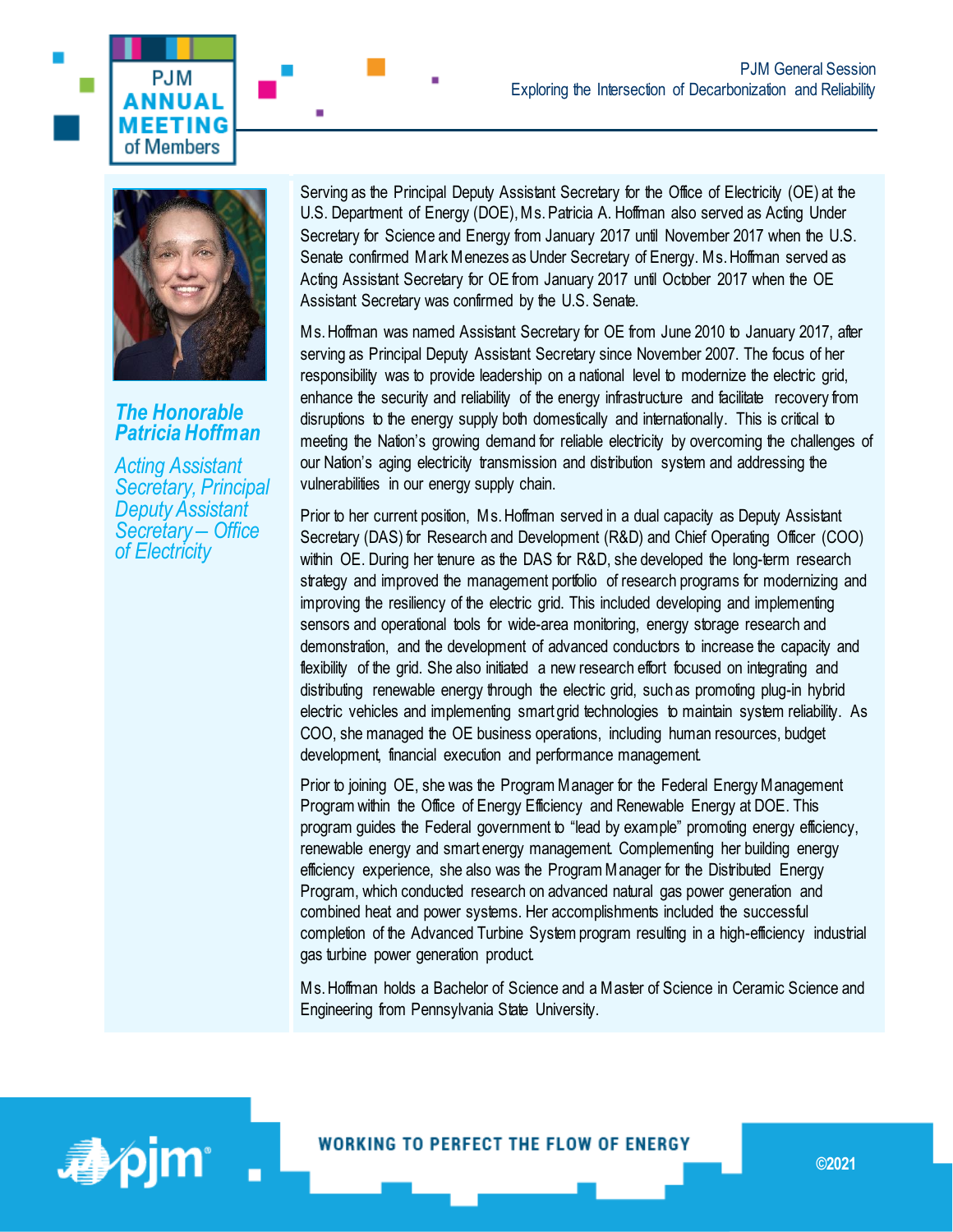



*Antoine Lucas Vice President – Engineering*

As vice president of engineering, Lucas is responsible for the ongoing development of SPP's transmission expansion plan, administration of generator interconnection and transmission service processes, assessment of resource adequacy, and performance of compliance activities related to the NERC planning coordinator function.

Lucas formerly was SPP's director of system planning. Prior to joining SPP, Lucas worked in real-time system operations for Entergy Services, Inc. in roles as an engineer and system operator. Lucas earned a master's degree in business administration from the University of Arkansas-Little Rock and a bachelor's degree in industrial engineering from Louisiana Tech University.



**Elliott J. Nethercutt**

*Principal Researcher* Elliott J. Nethercutt is a Principal Researcher at the National Regulatory Research Institute (NRRI) where he specializes in state and federal energy policy issues. Previously, he advanced market design enhancements at the California Independent System Operator (CAISO), developed reliability assessments at the North American Electric Reliability Corporation (NERC), and supported transmission siting efforts and smart grid funding programs at the U.S. Department of Energy (DOE). Elliott earned a bachelor's degree in economics from the University of Colorado and a master's degree in applied economics from the Johns Hopkins University.



**WORKING TO PERFECT THE FLOW OF ENERGY**